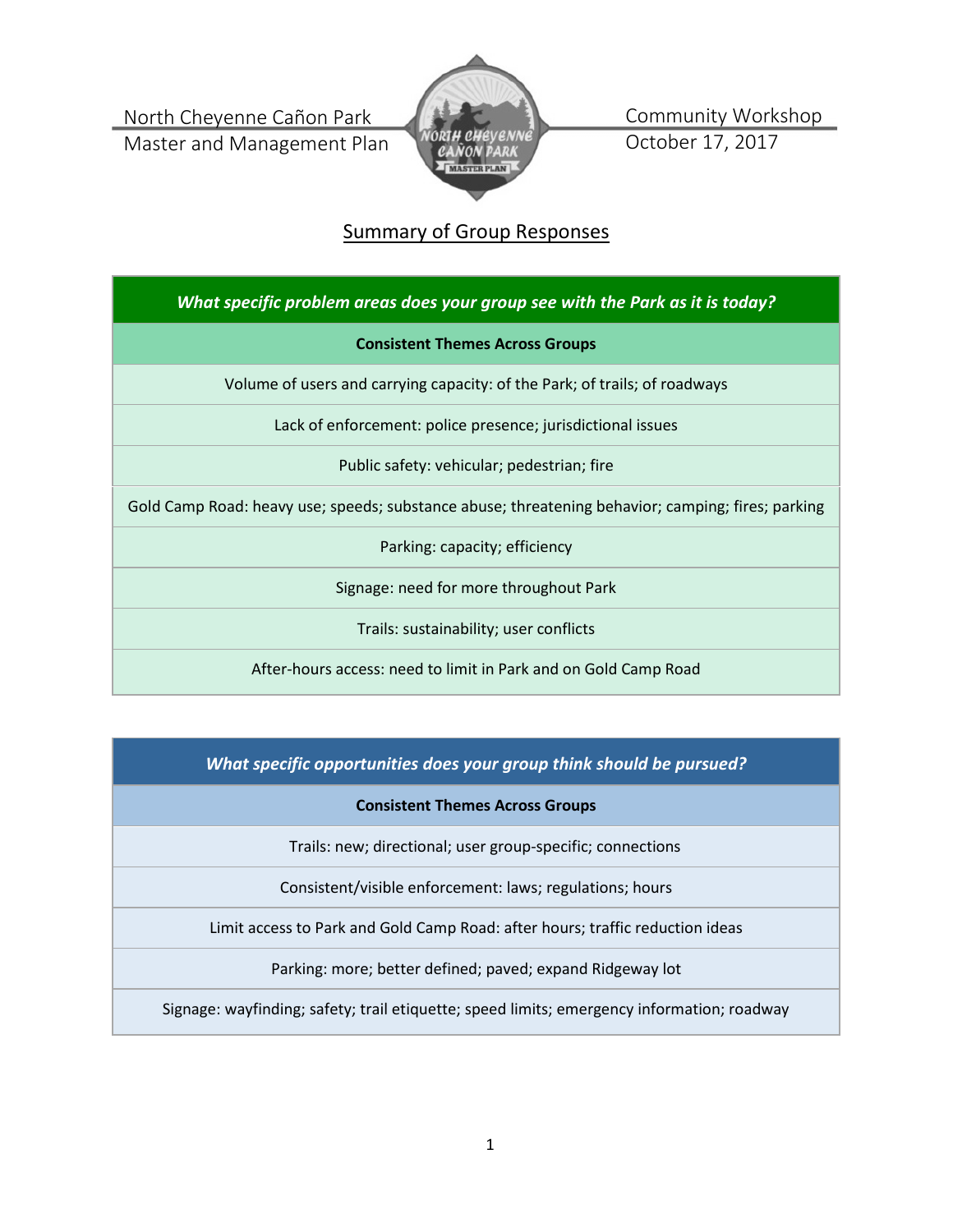# *Considering the list below, which are your group's two most preferred ideas to address traffic and parking issues in the Park?*

*Ideas:*

- *A. Park access by shuttle only, with non-motorized, multi-use lane – year-round*
- *B. Park access by shuttle only – summer season*
- *C. Gondola/chair lift from Starsmore parking lot – year-round*
- *D. Limitation on the number of cars in the Park – summer season*
- *E. One-way vehicular traffic heading up the Cañon with non-motorized, multi-use lane – yearround*
- *F. Maintain two-way vehicular traffic with safety improvements only, including increase lane width in places, widen bridges, add guard rails, road shoulders, formalize parking areas.*



#### **Summary of questions about these ideas**

- Do they apply only to Cheyenne Cañon only or also to Gold Camp Road?
- Where would the shuttle access point be?
- If there was a gondola, would the roads be closed?
- Why wasn't gating/closing the Park at night offered as an option?
- With the one-way-traffic-up idea, how would people get back down?
- How would these ideas be funded?
- Can we charge for parking?
- Can we limit cars and also have a shuttle?